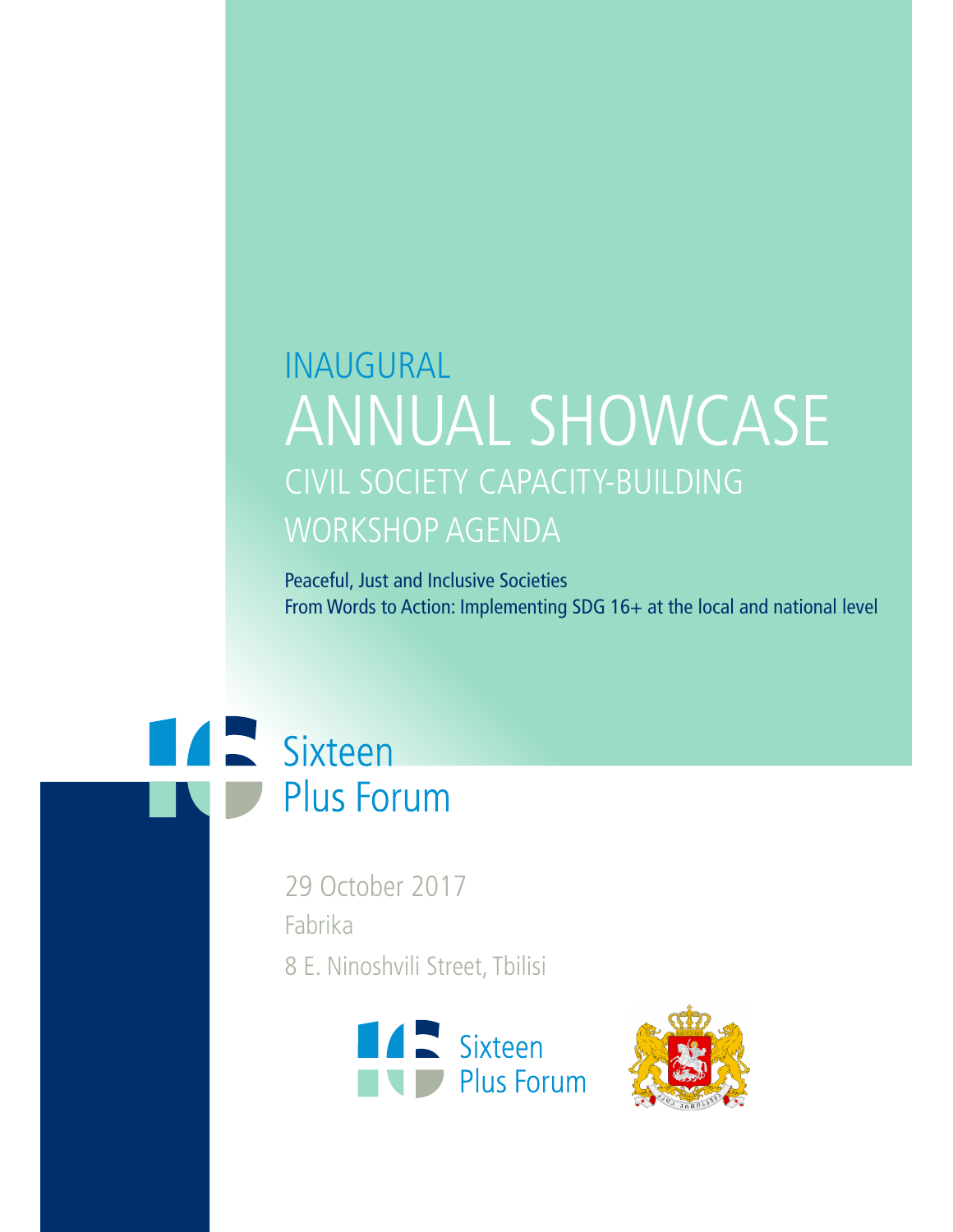

## Main Objectives of the Workshop

- 1. The morning session will focus on raising overall awareness about the 2030 Agenda for Sustainable Development (with an emphasis on Goal 16) and will aim to familiarize representatives of local and international Civil Society Organizations (CSOs) with the Georgian experience in nationalizing Sustainable Development Goals (SDGs). In addition, the Institute for the Development of Freedom of Information (IDFI) will present the nationalized SDGs matrix to the representatives of CSOs and will try to generate their feedback with regard to targets, indicators and baselines. Furthermore, IDFI will cover the issue of CSO engagement in the monitoring and coordination of SDGs nationally and how civil society organizations can use a data-driven approach to advance the implementation of the 2030 Agenda.
- 2. Building off previous discussions, the afternoon session will elaborate upon strategies and tools for SDG 16 advocacy, in Georgia and further afield, as well as guidelines for civil society reporting on SDG 16. Using TAP Network Toolkits, Goal 16 Advocacy (2016) and Advocacy: Justice and the SDGs (2016), this session and accompanying breakouts will provide participants with detailed guidance on opportunities, entry points and data sources for engaging with their governments and other local, regional or international stakeholders on planning, implementation, follow-up and accountability on SDG 16 generally, as well as Access to Justice specifically.

## **Takeaways**

- 1. After the workshop, representatives of local CSOs will have an understanding about the latest developments related to the 2030 Agenda for Sustainable Development – including the nationalization process. In addition, participants will exchange information with international and regional counterparts and will get acquainted with practical examples of CSO engagement in the SDGs implementation process.
- 2. From contextualizing SDG 16, to GAP analysis, Access to Justice Assessments and Solution Trees, participants will be provided with tools and strategies to both build coalitions and better work with national governments in supporting the planning, implementation, follow-up and monitoring for SDG 16 and its various targets. In addition, participants will further identify, from a national and international perspective, opportunities, strategies and challenges for SDG 16 implementation.